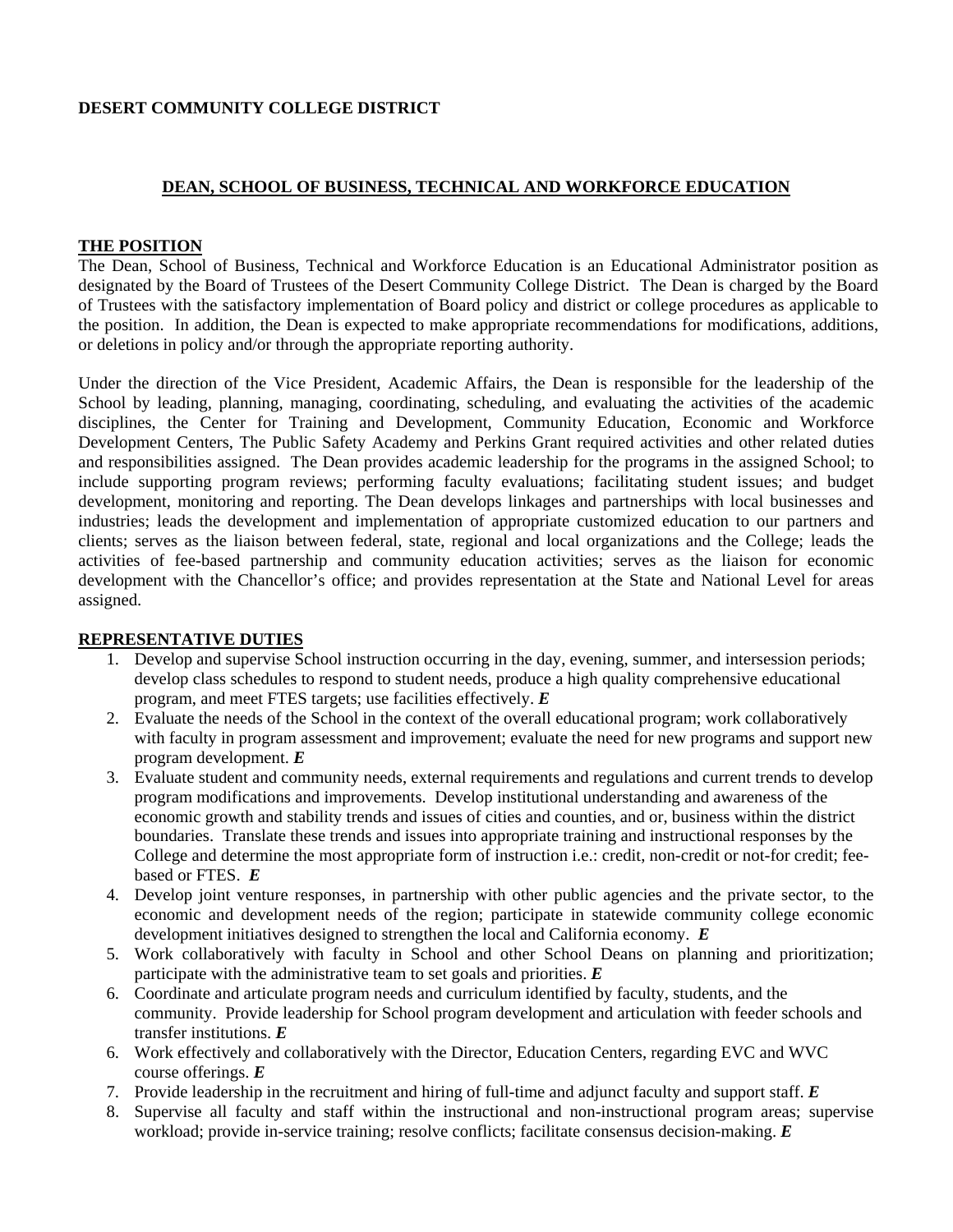Dean, School of Business, Technical and Workforce Education

- 9. Evaluate all faculty and staff in accordance with the contracts between the District and employee groups. *E*
- 10. Regularly schedule and chair faculty and staff meetings and special meetings as needed; serve on regular and special committees as assigned by the Vice President of Academic Affairs; represent School concerns and needs to the Vice President of Academic Affairs; participate in the Academic Affairs Cabinet; and work effectively and collaboratively with Student Affairs. *E*
- 11. Prepare budget estimates; administer and monitor approved budgets; prepare and manage contracts for services and equipment, including donations and grants within the School. *E*
- 12. Coordinate scheduling of course sections in appropriate facilities; monitor classroom and lab facilities for adequate equipment, supplies and safety; work collaboratively with the appropriate departments including Maintenance & Operations and Information Technology to maintain equipment and facilities. *E*
- 13. Lead Perkins mandated Program Advisory Groups and ensure compliance with all policies and guidelines for funding. *E*
- 14. Fulfill the role as Director of Career and Technical Education to include Perkins planning, budget development, budget allocation and reporting. *E*
- 15. Provide leadership for the College's Economic and Workforce Development activities and any EWD Center assigned. *E*
- 16. Assist in student recruitment, advising, placement, registration, and retention. *E*
- 17. Understand information technology and support fundamental changes that are emerging with expanded use of technologies in the educational environment. *E*
- 18. Meet schedules and timelines, organize multiple projects efficiently and effectively, and carry out required project details throughout the year. *E*
- 19. Interpret county, state and federal policy and legislation governing the administration, regulations and perform other related duties. *E*
- 20. Develop and manage grants and special projects. *E*
- 21. Represent the School and the college in community related activities. *E*
- 22. Support innovative teaching ideas and practices to enhance student learning; support learning-centered instructional methodology. *E*
- 23. Seek and participate in professional development activities. *E*
- 24. Other duties and responsibilities as assigned.

# **REQUIRED PROFICIENCIES**

The Dean should possess knowledge, experience and abilities to perform the above listed responsibilities and functions in an efficient, effective, harmonious manner.

# **KNOWLEDGE AND ABILITIES**

The Dean must have the ability to exercise honesty, consistency, and sound judgment in the performance of duties; understanding of the mission and student population of California Community Colleges and the Coachella Valley; ability to work in the interests of the college as a whole; ability to work productively in a shared governance setting; strong interpersonal skills to communicate effectively with diverse constituencies within and outside the District; understanding of the intent and application of student learning outcomes; familiarity with requirements for prerequisites and course equivalencies; familiarity with new educational technologies; ability to plan, organize, direct, administer, review, and evaluate programs and services. The Dean must possess knowledge of principles and practices of general management and supervision; laws and regulations governing California Community Colleges, career and technical education programs, Perkins funds, and Economic and Workforce Development programs and activities; district policies and procedures; budgeting; procedures for accreditation; curriculum development; teaching methods and techniques.

### **MINIMUM QUALIFICATIONS:**

The Desert Community College District has established the following hiring criteria for all educational administrative positions:

Minimum qualifications for service as an Educational Administrator shall be both of the following in accordance with Title  $\overline{5}$  section 53420: